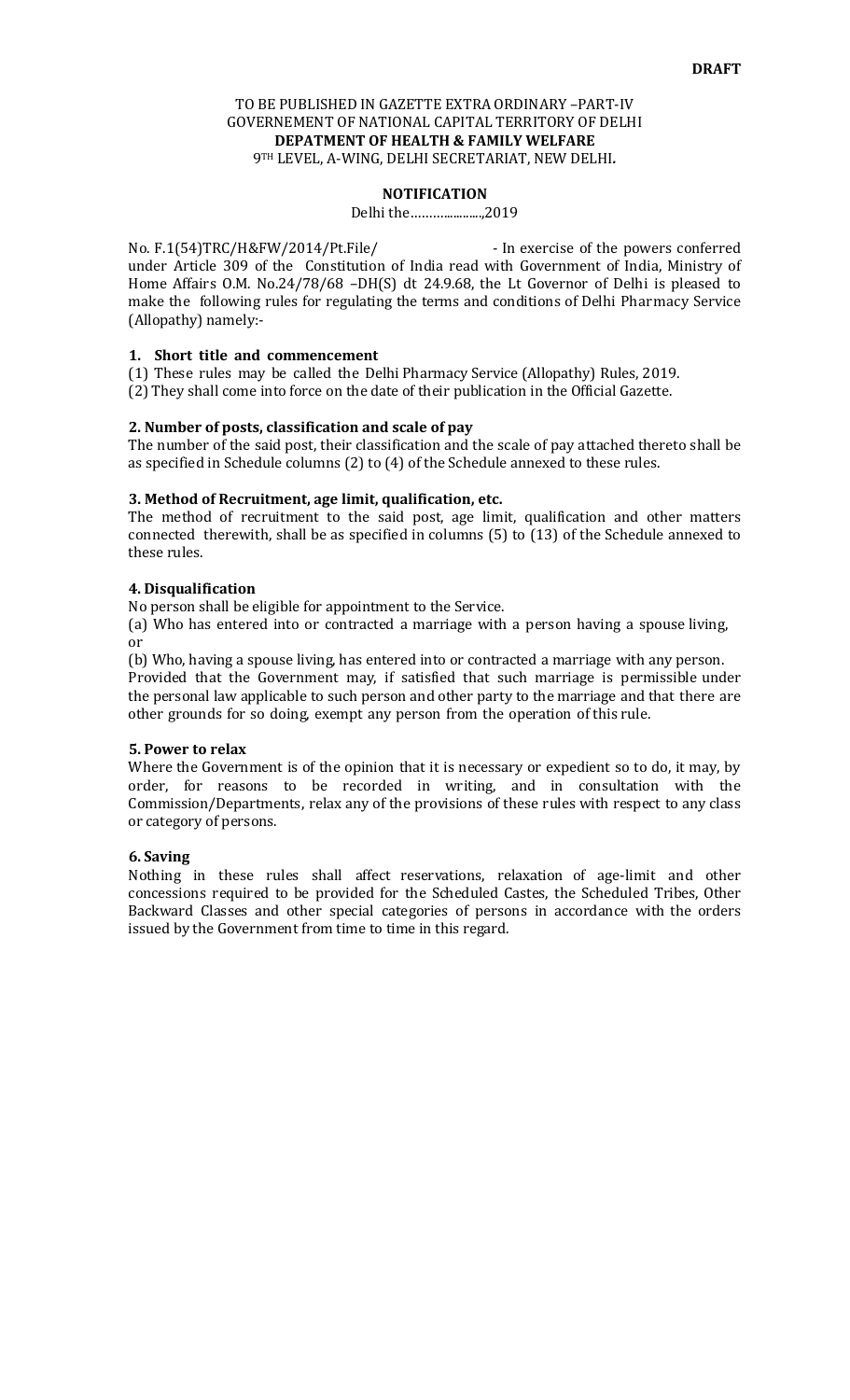## **SCHEDULE A. Post-Pharmacist**

| Column No.                                                                                                                                                                  | <b>Revised Provisions proposed</b>                                                                                                                                                                                                                                                                                                                                                                                                                                                                                                                                                                                                                                                                                              |
|-----------------------------------------------------------------------------------------------------------------------------------------------------------------------------|---------------------------------------------------------------------------------------------------------------------------------------------------------------------------------------------------------------------------------------------------------------------------------------------------------------------------------------------------------------------------------------------------------------------------------------------------------------------------------------------------------------------------------------------------------------------------------------------------------------------------------------------------------------------------------------------------------------------------------|
| 1. Name of the post                                                                                                                                                         | Pharmacist                                                                                                                                                                                                                                                                                                                                                                                                                                                                                                                                                                                                                                                                                                                      |
| 2. No. of posts                                                                                                                                                             | 835*(2017)<br>Subject to variation dependent on workload.                                                                                                                                                                                                                                                                                                                                                                                                                                                                                                                                                                                                                                                                       |
| 3. Classification                                                                                                                                                           | Group 'C', Non-ministerial, Non-Gazetted                                                                                                                                                                                                                                                                                                                                                                                                                                                                                                                                                                                                                                                                                        |
| 4. Scale of pay                                                                                                                                                             | Level-5 (Rs. 29200-92300/-) as per 7 <sup>th</sup> CPC                                                                                                                                                                                                                                                                                                                                                                                                                                                                                                                                                                                                                                                                          |
| 5. Whether Selection post or Non-Selection<br>post.                                                                                                                         | N.A.                                                                                                                                                                                                                                                                                                                                                                                                                                                                                                                                                                                                                                                                                                                            |
| 6.Age limit for direct recruitment                                                                                                                                          | Not exceeding 27 years (Relaxable for govt. servants in accordance with<br>the instructions or orders issued by the Central Government.)                                                                                                                                                                                                                                                                                                                                                                                                                                                                                                                                                                                        |
| 7. Educational & other qualifications required<br>for direct recruitment                                                                                                    | Bachelor Degree in Pharmacy (B. Pharm) from a recognized<br>(i)<br>University or equivalent; and<br>(ii) Registered as Pharmacist under the Pharmacy Act-1948.<br>(iii) The Selected Candidate has to be registered in Delhi Pharmacy<br>Council within 06 months of joining.<br>Note :- The crucial date for determining the age limit shall be the closing<br>date for receipt of applications from dandidates except for the closing<br>date prescribed for those in Assam, Meghalaya, Arunachal Pradesh,<br>Mizoram, Manipur, Nagaland, Tripura, Sikkim, Ladakh Division of J&K<br>State, Lahaul & Spiti district and pangi Sub Division of Chamba District of<br>Himachal Pradesh, Andaman & Nicobar Islands & Lakshadeep. |
| 8. Whether age and educational Qualifications<br>prescribed for the direct recruitment will apply<br>in the case of promotees.                                              | N.A.                                                                                                                                                                                                                                                                                                                                                                                                                                                                                                                                                                                                                                                                                                                            |
| 9. Period of probation if any,                                                                                                                                              | 2 years                                                                                                                                                                                                                                                                                                                                                                                                                                                                                                                                                                                                                                                                                                                         |
| 10. Method of recruitment whether by direct<br>recruitment or by promotion or by<br>deputation/transfer and percentage of the<br>vacancies to be filled by various methods. | Direct Recruitment.                                                                                                                                                                                                                                                                                                                                                                                                                                                                                                                                                                                                                                                                                                             |
| 11. In case recruitment by<br>promotion/deputation/ transfer ,grade from<br>which promotion/deputation/transfer to be<br>made                                               | N.A.                                                                                                                                                                                                                                                                                                                                                                                                                                                                                                                                                                                                                                                                                                                            |
| 12.If DPC exists, what is its composition                                                                                                                                   | Group 'C' DPC for confirmation<br>i)Pr. Secretary/ Secretary, H&FW Department, GNCTD-<br>Chairman<br>ii) Spl. Secretary (HR), H&FW Department, GNCTD<br>- Member<br>iii) Dean, MAMC or MS, LNH/GBPH/GTBH/DDUH/ BSAH, H&FW Deptt.,<br><b>GNCTD-</b> Member                                                                                                                                                                                                                                                                                                                                                                                                                                                                       |
| 13. Circumstances in which UPSC is to be<br>consulted in making recruitment                                                                                                 | Not necessary                                                                                                                                                                                                                                                                                                                                                                                                                                                                                                                                                                                                                                                                                                                   |

# **B. Post- Senior Pharmacist**

| Column No.                                          | <b>Revised Provisions proposed</b>           |
|-----------------------------------------------------|----------------------------------------------|
| 1. Name of the post                                 | Senior Pharmacist*                           |
|                                                     |                                              |
| 2. No. of posts                                     | $167*(2017)$                                 |
|                                                     | -Subject to variation dependent on workload. |
| 3. Classification                                   | Group 'B', Non-ministerial, Non-Gazetted     |
| 4. Scale of pay                                     | Level-6 (Rs. 35400-112400/-) as per 7th CPC  |
|                                                     |                                              |
| 5. Whether Selection post or Non-Selection post.    | Selection                                    |
| 6.Age limit for direct recruitment                  | N.A.                                         |
| 7. Educational & other qualifications required for  | <b>NA</b>                                    |
| direct recruitment                                  |                                              |
| 8. Whether age and educational Qualifications       | Age-No, EQ-No                                |
| prescribed for the direct recruitment will apply in |                                              |
| the case of promotees.                              |                                              |
| 9. Period of probation if any,                      | 02 years                                     |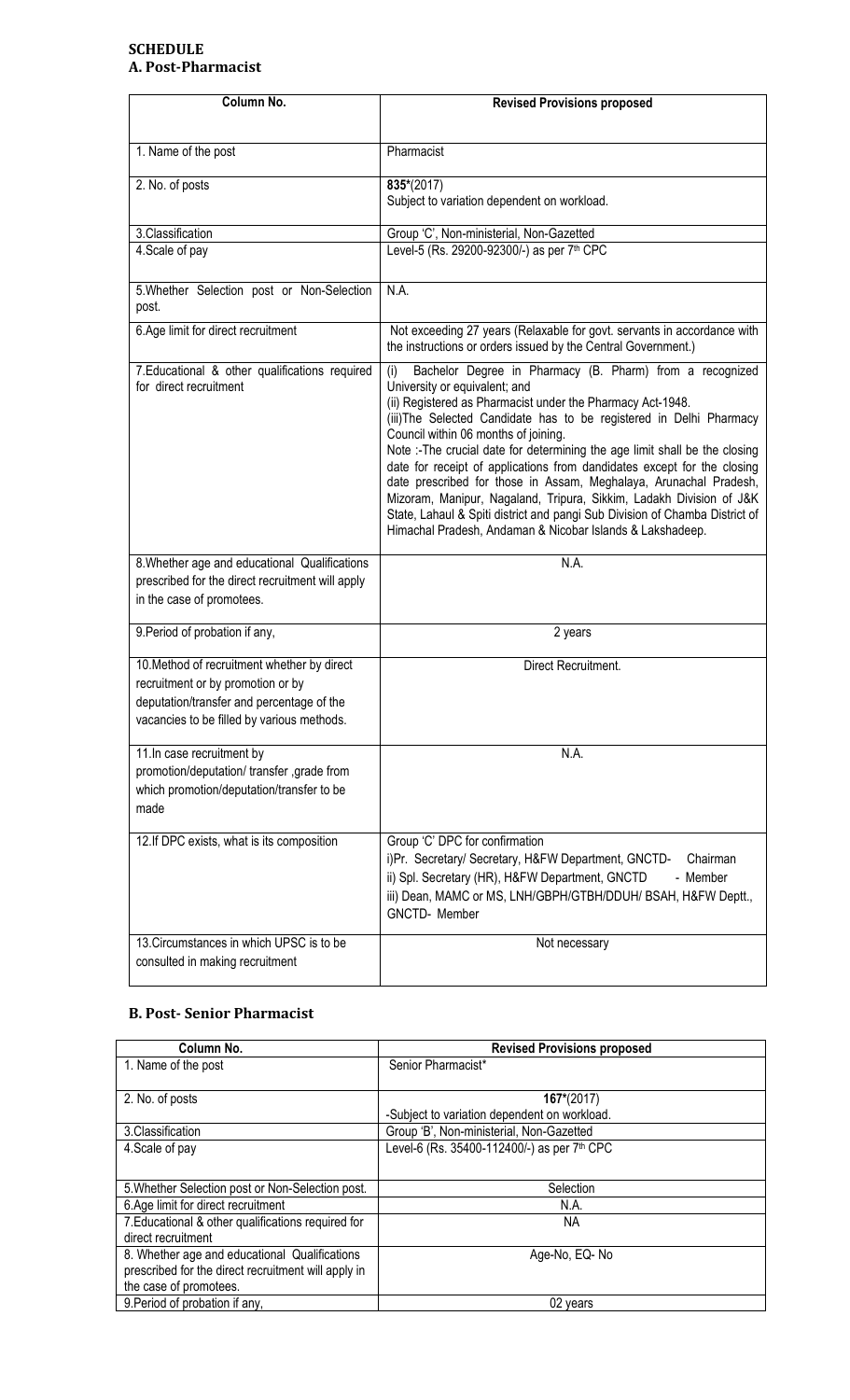| 10. Method of recruitment whether by direct<br>recruitment or by promotion or by<br>deputation/transfer and percentage of the<br>vacancies to be filled by various methods. | Promotion.                                                                                                                                                                                                                                                                                                                                                                                                                                                                                                                                                                                                                                                   |
|-----------------------------------------------------------------------------------------------------------------------------------------------------------------------------|--------------------------------------------------------------------------------------------------------------------------------------------------------------------------------------------------------------------------------------------------------------------------------------------------------------------------------------------------------------------------------------------------------------------------------------------------------------------------------------------------------------------------------------------------------------------------------------------------------------------------------------------------------------|
| 11.In case recruitment by promotion/deputation/<br>transfer grade from which<br>promotion/deputation/transfer to be made                                                    | Promotion -<br>Pharmacist in Level 5 (Rs. 29200-92300/-) with 06 years regular service<br>in the grade.                                                                                                                                                                                                                                                                                                                                                                                                                                                                                                                                                      |
| 12. If DPC exists, what is its composition                                                                                                                                  | Group 'B' DPC for promotion<br>i)Pr.Secretary/Secretary, H&FW Department, GNCTD -Chairman<br>ii)Spl. Secretary (Paramedical), H&FW Department, GNCTD<br>- Member<br>iii)Dean, MAMC or MS, LNH/GBPH/GTBH/DDUH/BSAH,<br>H&FW Deptt., GNCTD<br>- Member<br>(iv) Dy. Secretary (Paramedical), H&FW Deptt., GNCTD<br>-Member<br>Group 'B' DPC for confirmation<br>i) Pr.Secretary/Secretary, H&FW Department, GNCTD<br>-Chairman<br>ii) Spl. Secretary (Paramedical), H&FW Department, GNCTD<br>- Member<br>iii) Dean, MAMC or MS, LNH/GBPH/GTBH/DDUH/BSAH,<br>H&FW Deptt., GNCTD<br>- Member<br>(iv) Dy. Secretary (Paramedical), H&FW Deptt., GNCTD<br>- Member |
| 13. Circumstances in which UPSC is to be<br>consulted in making recruitment                                                                                                 | Not necessary                                                                                                                                                                                                                                                                                                                                                                                                                                                                                                                                                                                                                                                |

\*Job profile nature of duties/responsibilities will be same as that of Pharmacists and / or as assigned by Head of department

## **C. Post- Assistant Chief Pharmacist**

| Column No.                                                                    | <b>Revised Provisions proposed</b>                                                      |
|-------------------------------------------------------------------------------|-----------------------------------------------------------------------------------------|
|                                                                               |                                                                                         |
| 1. Name of the post                                                           | Assistant Chief Pharmacist*                                                             |
| 2. No. of posts                                                               | 42*(2017)                                                                               |
|                                                                               | Subject to variation dependent on workload.                                             |
| 3.Classification<br>4. Scale of pay                                           | Group 'B', Non-ministerial, Non-Gazetted<br>Level-7 (Rs. 44900-142400/-) as per 7th CPC |
|                                                                               |                                                                                         |
| 5. Whether Selection post or Non-Selection post.                              | Selection                                                                               |
| 6.Age limit for direct recruitment                                            | <b>NA</b>                                                                               |
| 7. Educational & other qualifications required for<br>direct recruitment      | <b>NA</b>                                                                               |
| 8. Whether age and educational Qualifications                                 | Age-No, EQ-No                                                                           |
| prescribed for the direct recruitment will apply in<br>the case of promotees. |                                                                                         |
| 9. Period of probation if any,                                                | Not applicable                                                                          |
| 10. Method of recruitment whether by direct                                   | 100% By promotion                                                                       |
| recruitment or by promotion or by                                             |                                                                                         |
| deputation/transfer and percentage of the                                     |                                                                                         |
| vacancies to be filled by various methods.                                    |                                                                                         |
| 11. In case recruitment by promotion/deputation/                              | Promotion -                                                                             |
| transfer, grade from which                                                    | Departmental Senior Pharmacist in Level 6 (Rs. 35400-112400/-) with 05                  |
| promotion/deputation/transfer to be made                                      | years regular service in the grade.                                                     |
| 12. If DPC exists, what is its composition                                    | Group -B, DPC for promotion                                                             |
|                                                                               | i) Pr. Secretary/Secretary, H&FW Department, GNCTD                                      |
|                                                                               | - Chairman                                                                              |
|                                                                               | ii) Spl. Secretary (Paramedical), H&FW Department, GNCTD                                |
|                                                                               | - Member                                                                                |
|                                                                               | iii) Dean, MAMC or MS, LNH/GBPH/GTBH/DDUH/BSAH,                                         |
|                                                                               | H&FW Deptt., GNCTD                                                                      |
|                                                                               |                                                                                         |
|                                                                               | - Member                                                                                |
|                                                                               | (iv) Dy. Secretary (Paramedical), H&FW Deptt., GNCTD                                    |
|                                                                               | - Member                                                                                |
|                                                                               |                                                                                         |